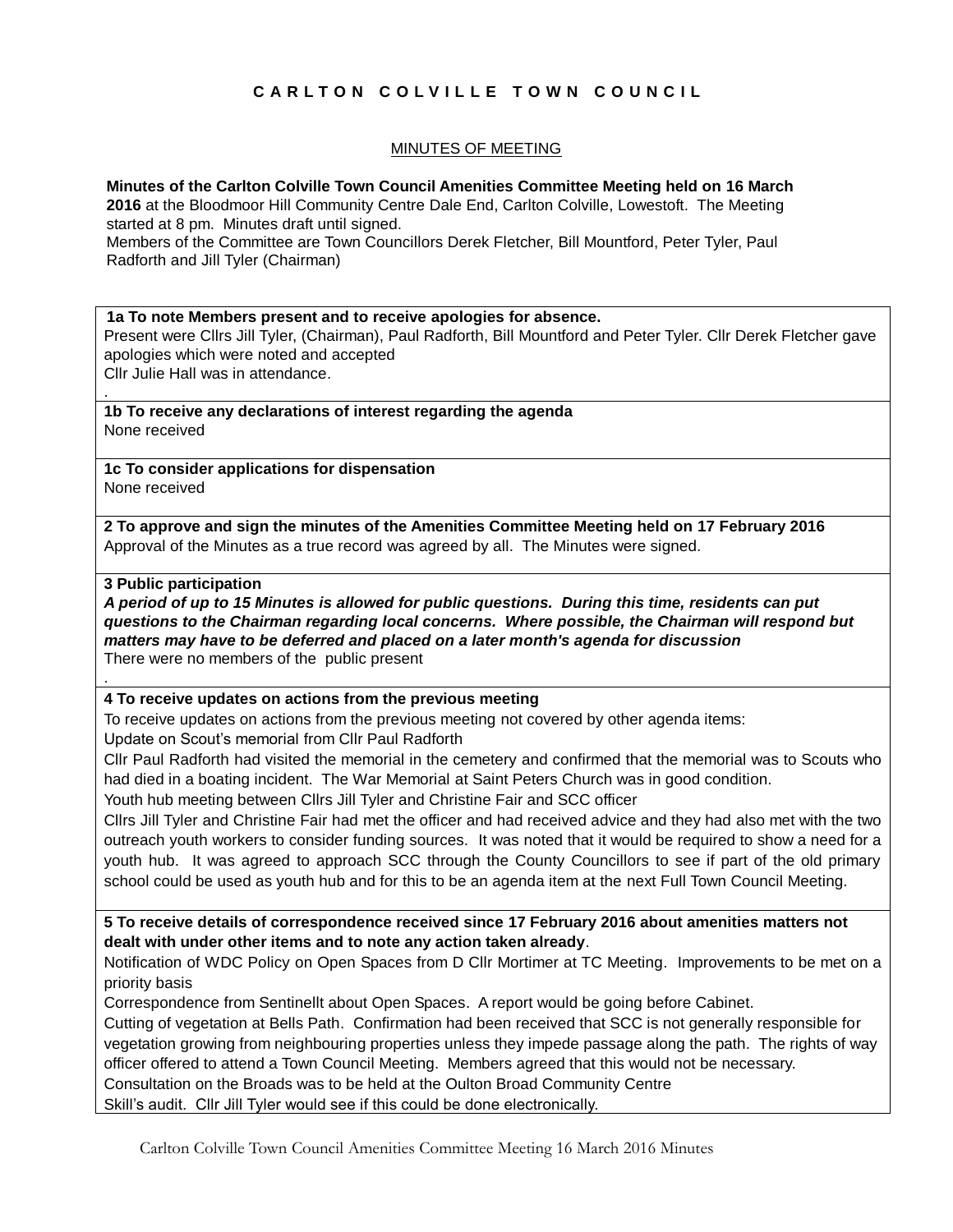**6 To sign under delegated authority the following payments that have already been agreed by Council**: The clerk's remuneration, Payments for cleaning the bus shelters, Clerk's expenses for 2015/2016 These were agreed by all.

## **7 To receive quotes from W Norse for Hanging Baskets, and gardening at Amenities Corner and Dog Walk**

Having been agreed by all it was resolved to:

Enquire about a reduction for the hanging baskets because of the previous reduced quality Pend the acceptance of the quotes for amenity corner and dog walk and obtain a further quote from elsewhere.

### **8 To determine priorities for the Open Spaces**

It was noted that Normanston Park was being used in preference to Lowestoft Road Open Space.

It was agreed that Open Spaces would be discussed at April's Amenities Meeting

In the meantime it was noted that maintenance had been very poor and that most of the play areas had deteriorated.

It was agreed to write to all three District Councillors:

To express dissatisfaction with the state of the parks and open spaces

To obtain information about the waiting list for improvements and Carlton Colville's position on the list.

To request action to ensure that Carlton Colville is given a priority for improvements

# **9 To receive comments about and agree contents of letter to Ministers about School Traffic at Carlton Colville Primary School.**

Cllr Clare Varela had written a shortened version of the letter to the Ministers following Gisleham Parish Council comments on the length of the original letter.

It was agreed to send this shortened version to Ministers together with the original letter as an attachment. It was agreed to seek Gisleham Parish Council's approval. If approval was not received by 24 March the letter would be sent just from Carlton Colville Town Council. The letter would be sent by recorded delivery to the Secretary of State for Education, and to Secretary of State for Transport and to Peter Aldous MP and to David Cameron PM.

Cllr Clare Varela advised that the Journal might need a statement from the Council. A statement was composed and agreed.

# **10 To agree celebration of Queen's 90th birthday**

It was agreed to plant a tree. Ideas to be brought to the next Meeting

## **11 To receive requests for waste bins at Amenities Corner and Poplar Road outside the vets**

All agreed to provide a bin at Amenity Corner.

It was agreed not to provide a bin at the vets at this time because the previous one provided had been removed and there were ones provided across the road for dog walkers.

## **12 To agree dates and places for street meets and surgeries**

The following dates were agreed:

16 April at Famona Road

9 July at Harropdale

8 October outside the Co-op.

Cllr Peter Tyler agreed to ask the Carlton Colville Community Centre if they would allow one of their tables to be used.